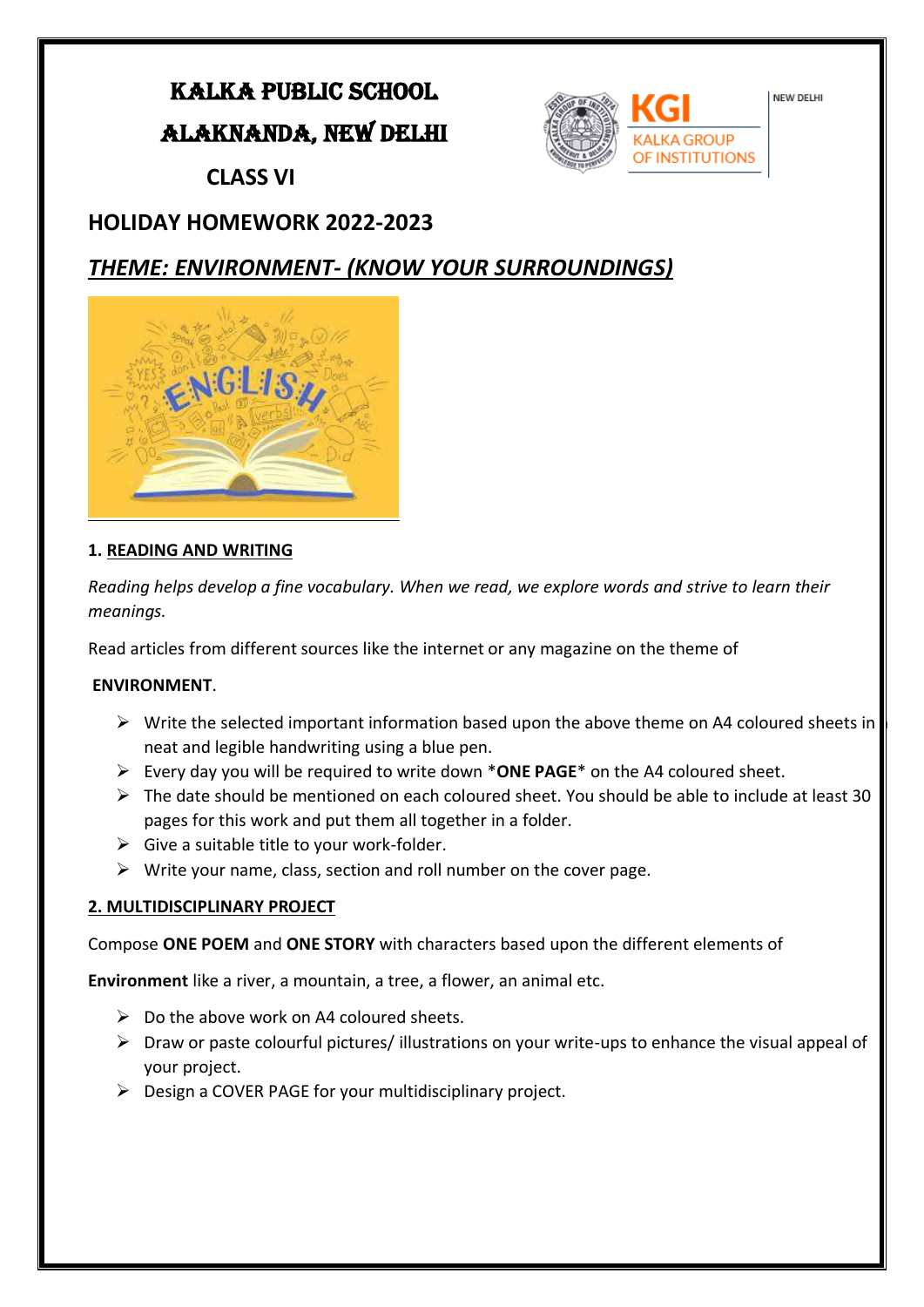

## **पढ़नेव लिखनेकी आदत डािें।**

*1.* **हिन्दी की कोई भी मैगजीन***,* **समाचार पत्र या अन्य कोई ज्ञानवर्धक <sup>प</sup> ुस्तक को पढ़ें और कोई भी दो रुचचकर ब दिं ओ ु िंको स्रै <sup>प</sup> ु <sup>क</sup> मेंहदनािंक सहित चचपकाएिंया लिखें।** *2.* **रोज़ का एक पेज सु िेख**

**हदनभर मेंआपनेअपना समय कै सेग ुज़ारा इसेएक सु िेख पेज****केमाध्यम सेलिखें।** परियोजना कार्य \*

**ववषय** *-* **पयाधवरण सेसिं िंचर्त***\** 

*1.* **पयाधवरण केमित्व को तातेि ु <sup>ए</sup> िगभग** *100-120* **शब्दों मेंअन ु च्छेद लिखें।**

*( A-4)* **साइज़ शीट पर**

*2.* **आप अपनेआस***-* **पास केपयाधवरण** *,* **घर** *,***गिी इत्याहद को कै सेसाफ** *-* **सु थरा रखेंगे। इसेपोस्टर केमाध्यम सेदशाधएिं**

*(* **पोस्टर** *A-3* **साइज़ शीट पर नाएिं।**

*3.* **पयाधवरण***,* **प्रक ृ तत सेसिं िंचर्त तीन कववताएिंतैयार करें**

**तथा कववता सेसिं िंचर्त प्रॉप्स** *(* **सिायक सामग्री तैयार करें***)* **सिायक** *-* **सामग्री केलिए पयाधवरण** *-* **प्रक ृ तत की िी चीज़ेंतैयार करें****<sup>व</sup> स्वरचचत <sup>प</sup> ु स्स्तका मेंकववता केसाथ** <u>विपकाएं,जैसे विभिन्न फूल, पतियाँ, जड़ी - बूटियाँ इत्यादि।</u>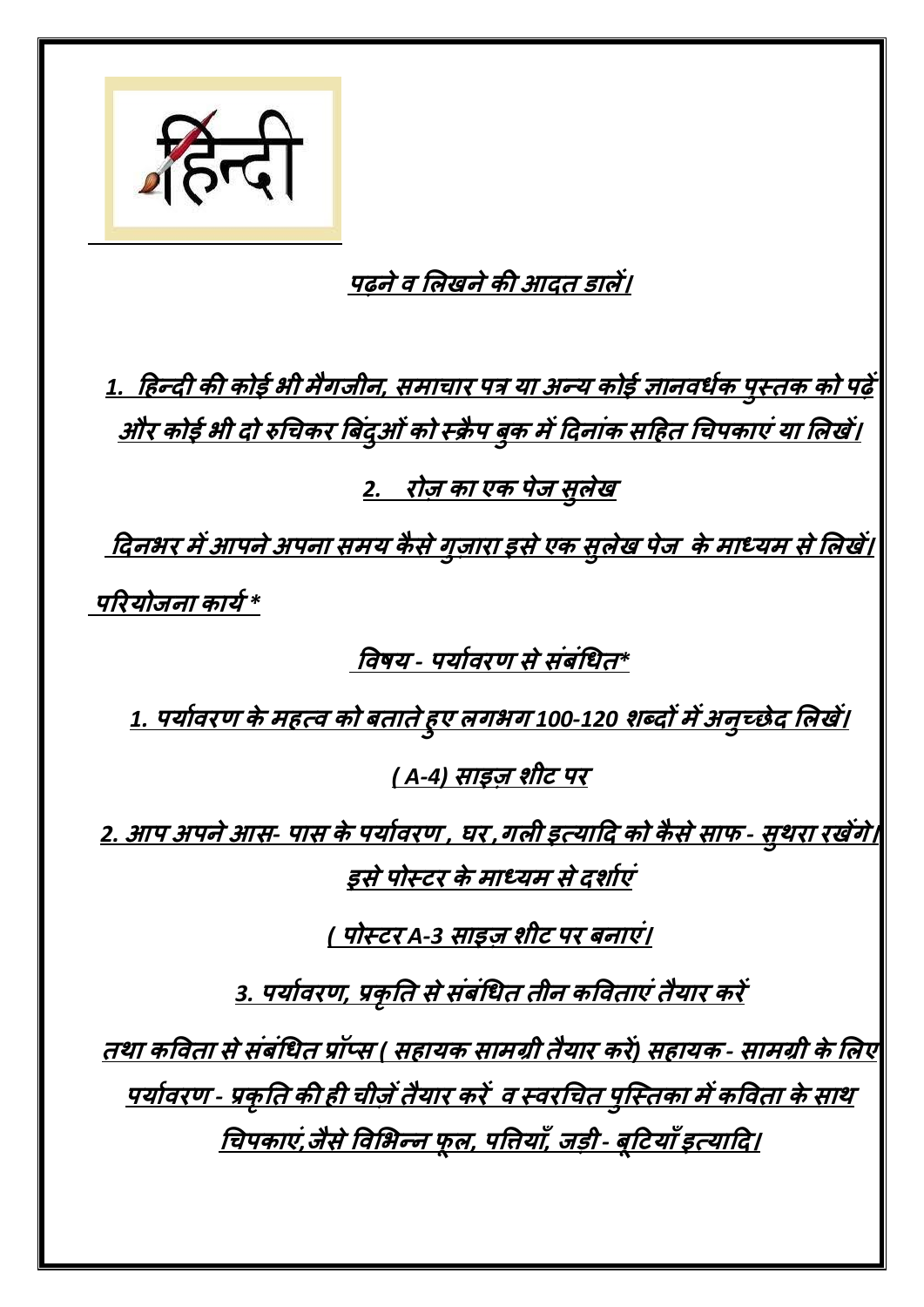## **कववता की एक स्वरचचत <sup>प</sup> ु स्स्तका तैयार करें।**

*(* **आवश्यक नोट***)*

# *\** **पररयोजना कायधका पििा <sup>प</sup> ृ ष्ठ सुदिं <sup>र</sup> तरीकेसेतैयार करें।**

*\** **अपना नाम***,* **कक्षा***,* **ववभाग***,* **अन ुरमािंक***,* **ववषय अध्यावपका का नाम अवश्य लिखें।**



#### GENERAL INSTRUCTIONS

THE HOMEWORK CONTAINS TWO SECTIONS

- 1. Section A contains 20 questions .
- 2. Section B contains project work.

### SECTION A

There are 20 questions given below. All students must do it in a maths (Algebra ) notebook.

Q.(1): Write the Roman numerals for each of the following: (i) 1015 (ii) 1679 (iii) 1999 (iv) 2359 (v) 3786 (vi) 4592

Q(2): Write each of the following in Hindu-Arabic numeral: (i) CCXXIV (ii) CCCLXV (iii) DCCLXVI

Q (3): Write the expression for the following statement using brackets: The sum of 3 and 7 is multiplied by the difference of twelve and eight.

Q (4): Write the expressions for each of the following using brackets: (a) Four multiply by the sum of nine and two. (b) Divide the difference of eighteen and six by four.

Q (5): Write 2345670and 945373 in both Indian and international system of numeration.

Q (6): The mass of a brick is 2 kg 750 g. What is the total mass of 14 such bricks?

Q (7): There are 54 balls in box A and 79 balls in box B. Estimate the total number of balls in both the boxes taken together.

Q (8): You have the following digits 4, 5, 6, 0, 7 and 8. Using them, make five numbers each with 6 digits. Put commas for easy reading.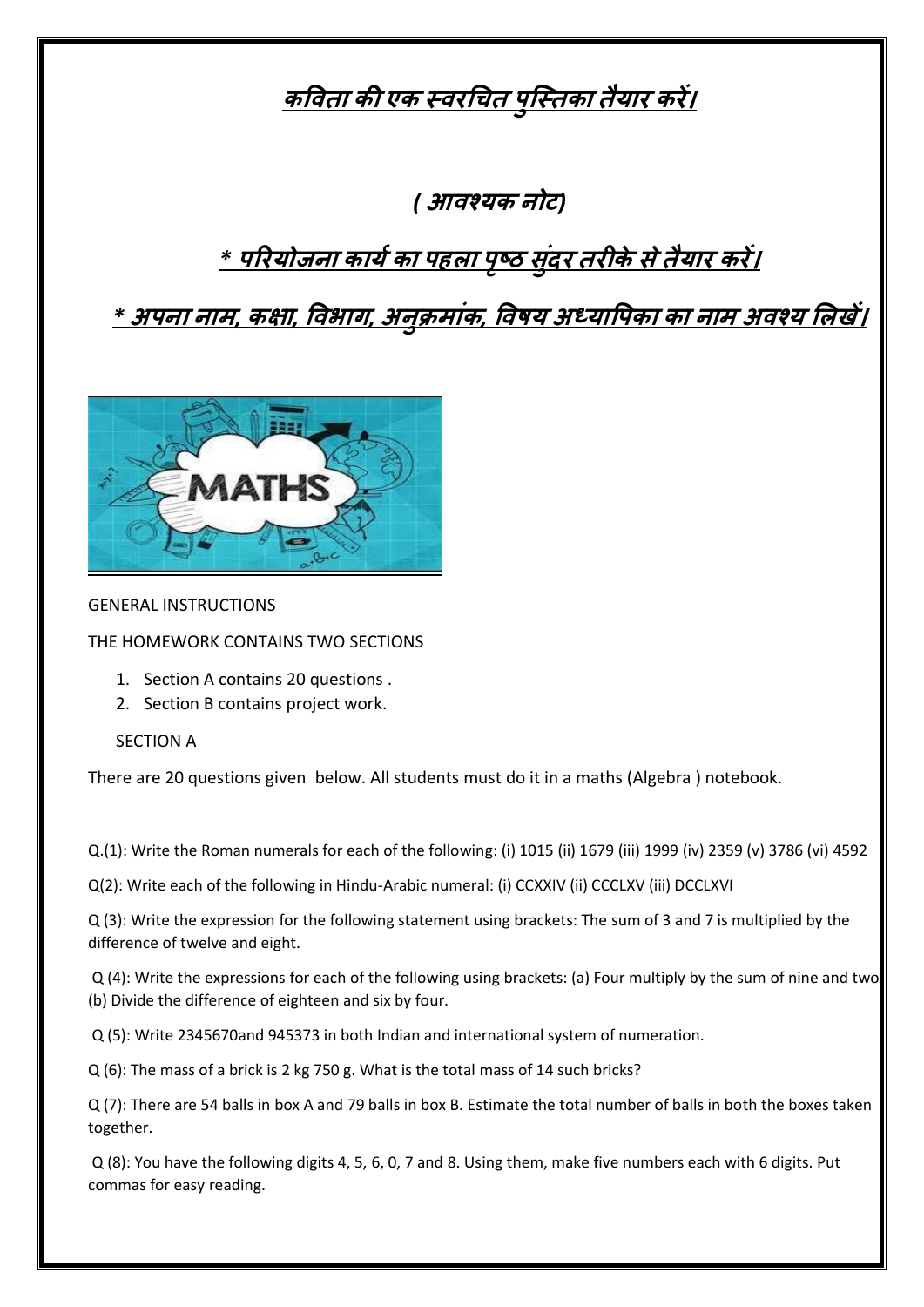Q (9): A mobile number consists of ten digits. First four digits are 9,9,7 and 9. Make the smallest mobile number by using only one digit twice from 8, 3, 5, 6, 0.

Q (10): In a particular year a company produced 8765435 bicycles. Next year, the number of bicycles produced wa 1378689 more than those produced in the preceding year. How many bicycles were produced during these two years?

Q (11): Without actual division show that 11 is a factor of 110011.

Q (12): Write down all the factors of 60.

Q (13): Write first five multiples of 45.

Q (14): Write down separately the prime and composite numbers less than 20.

Q (15): Write five pairs of prime numbers less than 20 whose sum is divisible by 5.

Q (16): Write three pairs of prime numbers less than 20 whose sum is divisible by 5.

Q (17): Write all prime numbers between 10 and 50.

 $Q(18)$ : A list consists of the following pairs of numbers: 51,53; 55, 57;59, 61; 63, 65; 67, 69; 71, 73 Categorise then as composites.

Q (19): Write the largest 4-digit number and give its prime factorisation.

Q (20): Draw a tree diagram for 9999 in terms of its prime factors.

#### SECTION B

Maths project

Topic -Environment **OAD** 

Do Collect some figures/objects/mathematical diagrams from your surroundings, draw its miniatures  $\bigoplus$ ,  $\bigoplus$ ,  $\bigoplus$ ,  $\bigoplus$   $\bigoplus$  (atleast10) and also draw its lines of symmetry.

 $\mathbb{Z}$ 

Important note-

 $4$  All must use A4 sheets.

 $\oint$  Make a proper file for it.

Kindly mention your name, class, roll number and section on it.

 $\frac{1}{2}$  Handwriting should be legible in both the work.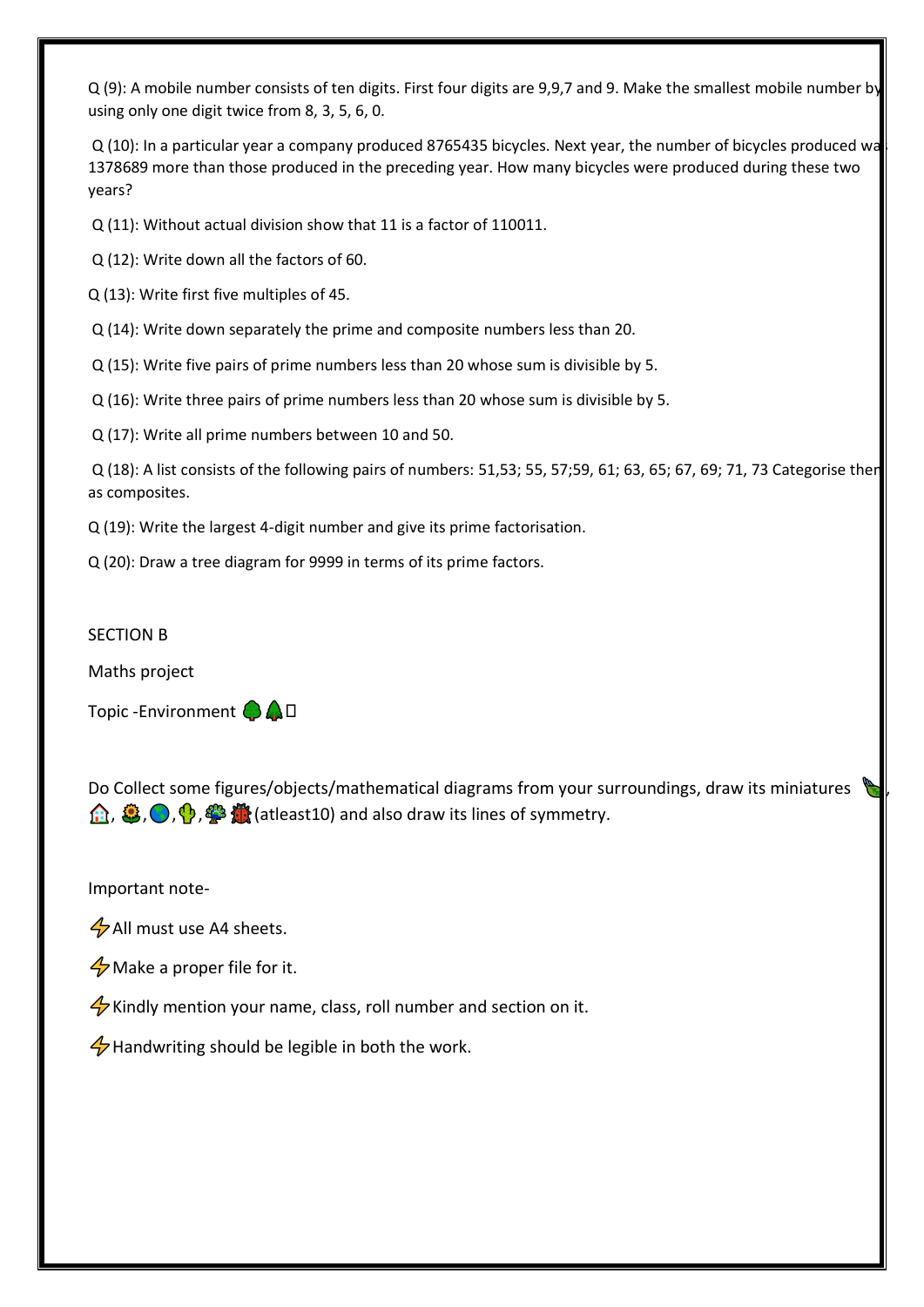

Acid Rain and Aquatic Life/Environment/Human beings

### **Project**

Chemicals from Earth's atmosphere are making their way down to the planet! Not in spaceships, but in rain. The acid rain can infiltrate ground water, lakes, and streams. How does acid rain affect aquatic ecosystems?

### Questions

- What causes acid rain?
- What is pH? How can you measure it?
- How do you think acidic conditions affect an aquatic ecosystem?
- Do you think all of the organisms will be affected similarly or differently?

Follow these guidelines as you document your research.

All project work must be on A4 size sheets and filled in a neat manner.

A picture speaks more than a thousand words. Make your project come alive with pictures and diagrams.



GENERAL INSTRUCTIONS:

- 1 . THE HOMEWORK HAS 3 SECTIONS:
- ➢ ACTIVITY BASED
- ➢ RESEARCH BASED
- $>$  ASSIGNMENT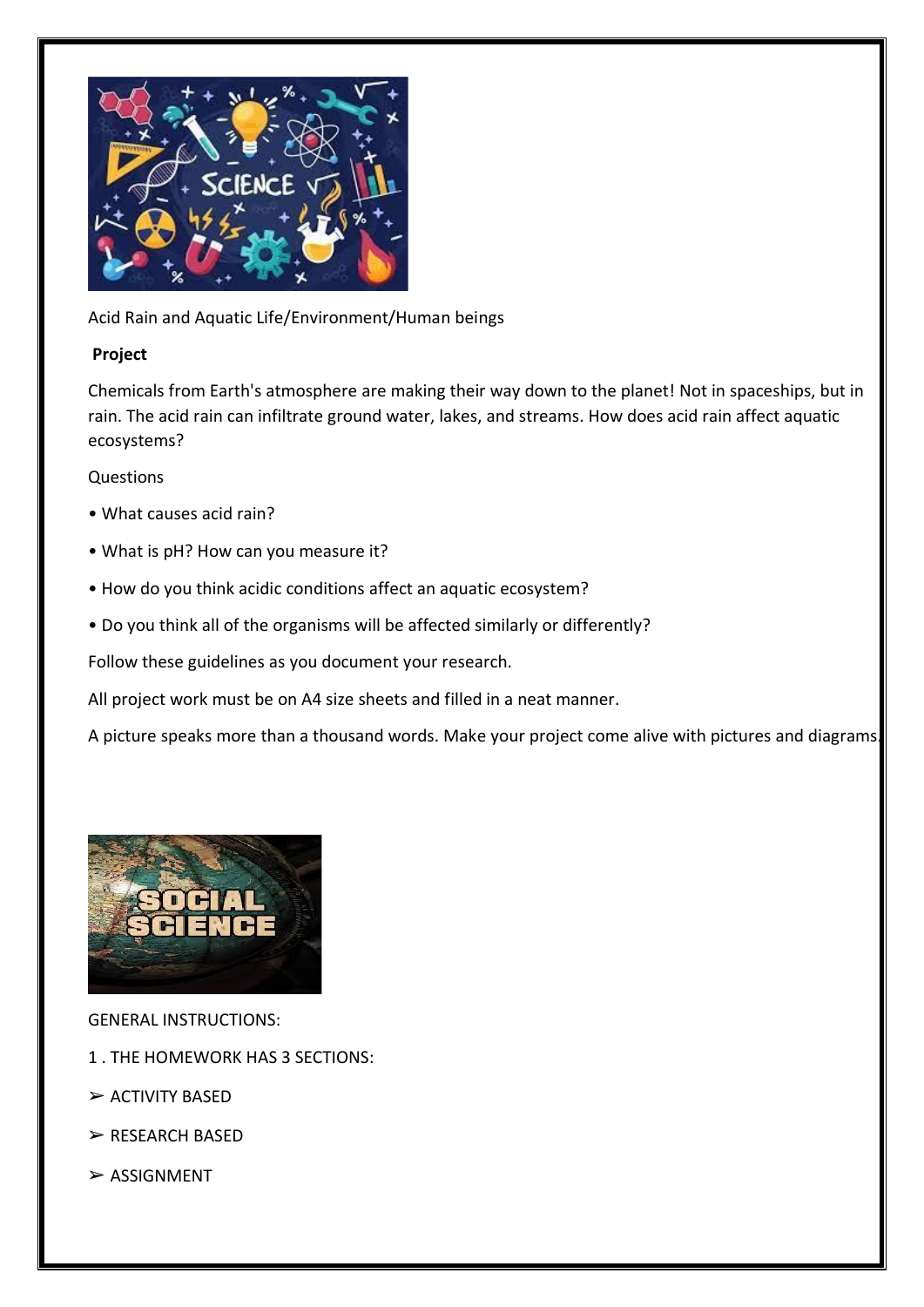2. ASSIGNMENT HAS TO BE DONE IN YOUR NOTEBOOK.

3. PROJECT BASED ACTIVITIES TO BE DONE IN A4 SIZE SHEETS

QUESTION 1 : MAP EXPERT

In Map Expert book read and complete the following pages 6 to 13 .

QUESTION 2 : RESEARCH BASED : Enumerate the rules, regulations, acts run by the Indian government to curb Air pollution . Use colorful pictures to show different types of Air pollution .

OR

QUESTION 2 : Visit a park/garden near your vicinity and observe around and see the types of soil availabl .Now on the basis of the observation conduct a research on soil and do the following activity:

A) Collect the pictures of different types of soil name them and stick on an A4 size sheet.

B) As an aware citizen, suggest 5 ways of soil conservation.

### QUESTION 3 : ACTIVITY BASED

Imagine an ideal environment where you would love to live as shown in the picture .



Draw one picture of your ideal environment and describe the each and every detail you like to portray in your own way . Do it in A4 size sheet

QUESTION 4 : ASSIGNMENT

Write the answers of the following questions in detail .

1. Explain the difference between Waning of the moon and Waxing of the moon.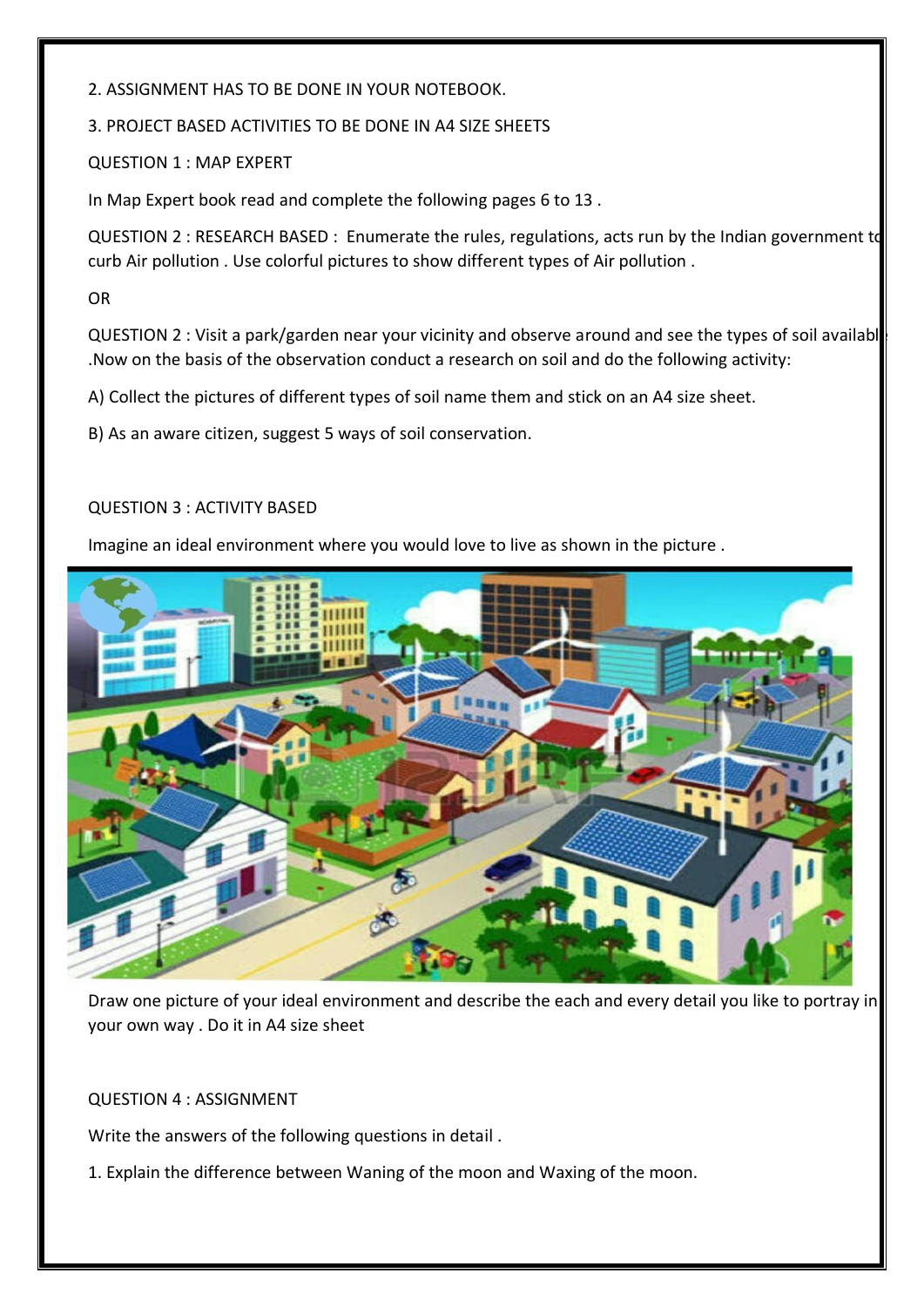- 2. What type of information we get from coins ?
- 3. What is the meaning of diversity .
- 4. What do you understand by gender bias ?
- 5. When paper was not invented how did people write?
- 6. Mention some examples of artefacts .
- 7. Draw and label our solar system .
- 8. What is environment ?
- 9. What is Atmosphere? Why is it important ?
- 10. What are manuscripts ?



1.पर्यावरण को हम कैसे बचा सकते हैं?

2. शुद्ध पर्यावरण से संबंधित पांच शब्द लिखिए।और उन शब्दों के चित्र लगाकर उनका वर्ण विच्छेद कीजिए।

िैसे-

वृक्ष - व्+ ऋ+ क्+ ष्+ अ

हवा -

जल -

पौधे-

1. संस्कृत भाषा में लिंग कितने होते हैं लिखते हुए केवल पुल्लिंग एवं स्त्रीलिंग के पांच–पांच संस्कृत शब्द लिखिए।साथ ही उनके चित्र भी चिपकाइए। (आवश्र्क ननदेश) -

यह सभी कार्य अपनी संस्कृत उत्तरपुस्तिका में कीजिए।